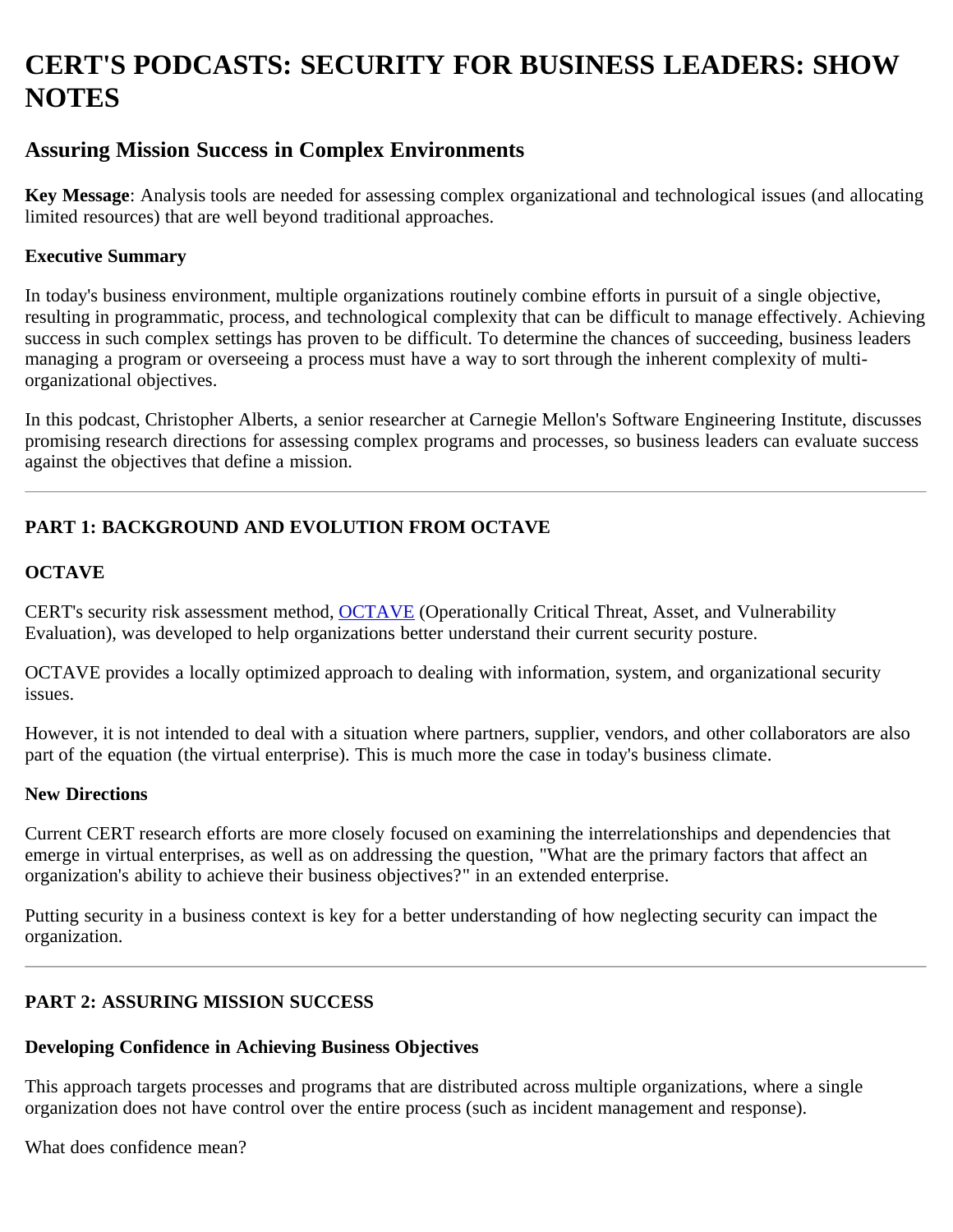- "I'll know it when I see it."
- An innate sense of acceptable performance that most experienced managers have.

How can this be determined more systematically?

- Break down objectives into dimensions of success.
- Determine best- and worst-case scenarios, and identify several in-between scenarios.
- Answer the questions "What is good performance?", "What is bad performance?", "What is acceptable and what's not?"
- Map scenarios to these questions.

This analysis approach also looks at risks in the aggregate, not individual risks. It addresses the questions:

- What is the most likely or expected outcome?
- What is the range of likely or expected outcomes based on various conditions?
- Where is the likely outcome in relation to the desired outcome?

The delta between likely outcome and desired outcome identifies the gap that serves as the target for improvement.

What is inherited risk? Why is it important?

- Regardless of how much one organization improves, it is always subject to the practices and performance of partners with whom it is connected.
- Weaknesses in a partner's practice can result in inherited risk from one organization to another.
- In the case of a supply chain, an organization can inherit risk from its "upstream" providers and pass along risk to its "downstream" providers.
- Risk can be amplified or dampened as it moves through the process or supply chain.
- Often there are no controls in place for risks that are inherited or imposed by others.

### **PART 3: METHODS AND TOOLS FOR TACKLING RISK IN COMPLEX ENVIRONMENTS**

#### **MOSAIC - Mission-Oriented, Structured Analysis and Improvement Criteria**

The [MOSAIC](http://www.sei.cmu.edu/library/abstracts/reports/07tn008.cfm) tool suite creates an integrated view of the mission objectives from process, product and service, and risk perspectives — and the eventual outcomes resulting from these.

It can be used to:

- determine objectives
- define what constitutes success
- forecast the potential for success
- measure health status at any given point in time
- develop strategies to keep from failing

MOSAIC examines the deviation from what's documented versus what people are actually doing, by process and by role.

It then presents a "big picture" view that integrates all of the parts and players and describes, "Here's where you are in relation to where you want to be."

One of the components of MOSAIC is the Mission Diagnostic Protocol (MDP). It is a technique that provides a quick, high-level evaluation of a mission. This evaluation allows a business leader to project the mission's potential for success based on current conditions.